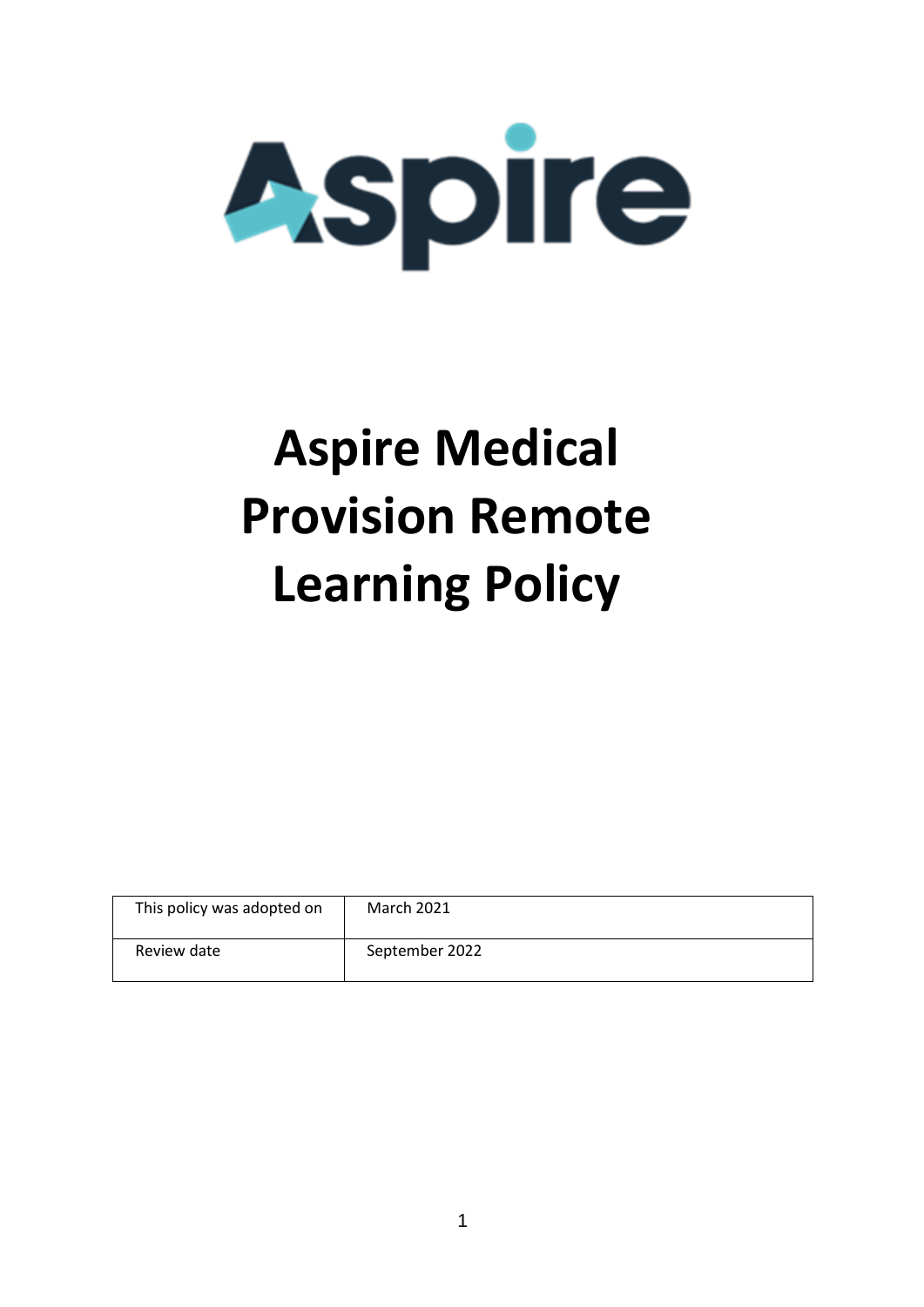## **Contents**

- 1. Purpose and context
- 2. Guidelines who is this Policy applicable to?

### **1. Purpose and Context**

#### The Aims of this Policy

This Remote Learning Policy aims to:

- Ensure consistency in the approach to remote learning for all pupils who aren't able to access our sites and/or services through use of quality online and offline resources
- **•** Provide clear expectations to the Aspire Medical Provision teams with regards to the delivery of high quality interactive remote learning, Including the continuous delivery of the curriculum, as well as personal, social emotional, health and well-being support to students
- Support effective communication and partnership working between Aspire Medical Provision and families and support student attendance

#### Our Values

Respect; Hope; Forgiveness; Love; A Growth Mind-set; Integrity; Commitment

#### Our curriculum intent

The curriculum design is based on 3 unifying principles, which, in turn, reflect the nurture principles that underpin the Aspire ethos

- 1. High expectations of all our learners
- 2. Relationships as a learning goal in their own right
- 3. Preparation for adulthood and developing independence

## **2. Guidelines – who is this Policy applicable to?**

- A student who cannot attend one of the Aspire medical sites as they are too unwell
- For home tuition students who cannot be taught by tutors in the home because of health and safety concerns
- A student who is absent because they are awaiting test results and the household is required to self-isolate. (The rest of their bubble are attending the sites and being taught as normal).
- A student whose bubble is not permitted to attend the sites because they, or another member of their bubble, have tested positive for Covid-19.

Content and Tools to Deliver This Remote Learning Plan include:

- Online tools in classrooms and school rooms at the different sites (Microsoft Teams and Class Notebooks)
- Regular and ongoing phone calls home
- Printed learning packs and physical materials such as text books, writing tools and GCSE Guides
- Use of BBC Bitesize, online text books, Crest Award materials, Seneca etc)
- Engagement packs, which are sent home eg. Art materials, seeds and plants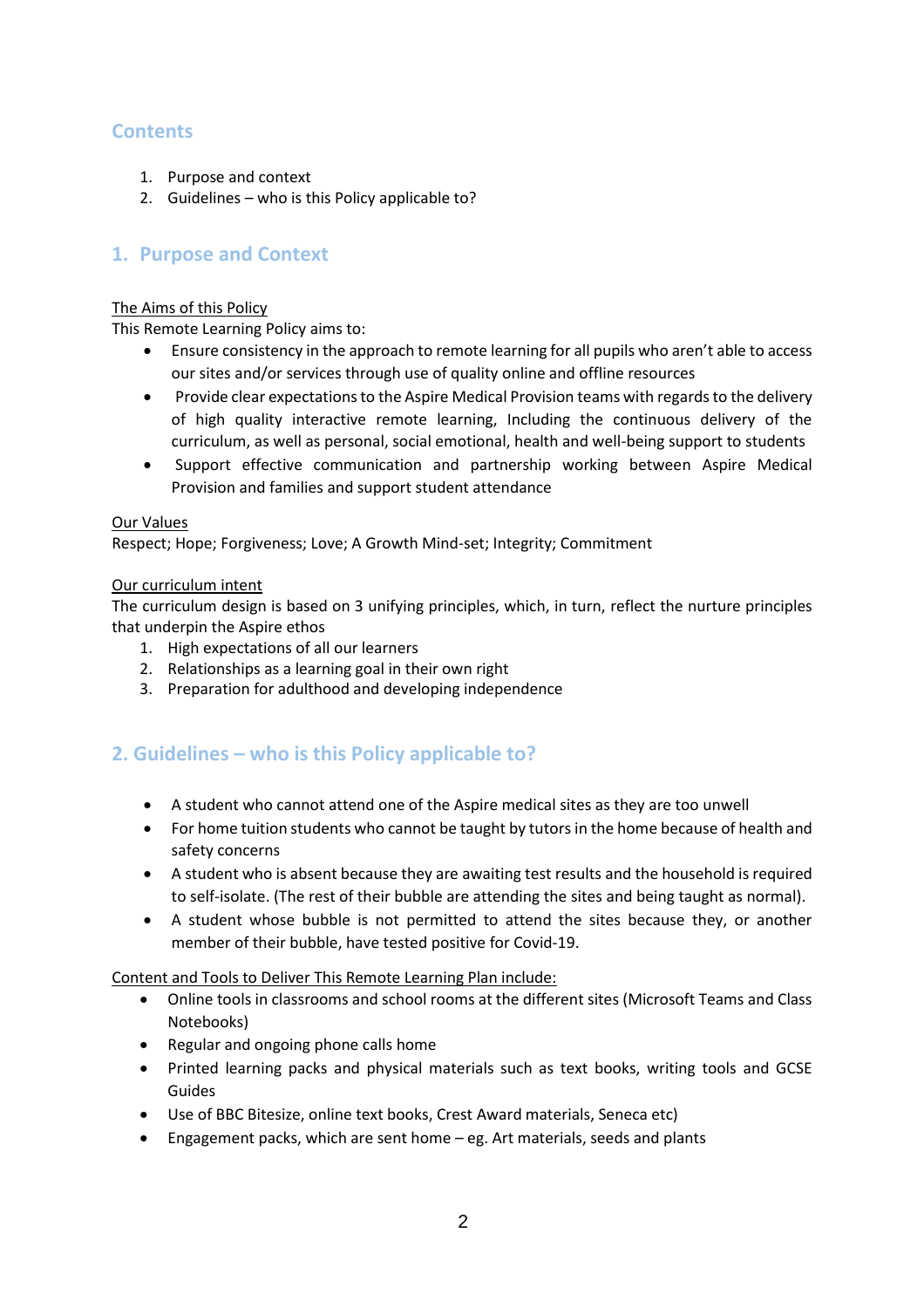The most important resource is our teaching staff and, as far as possible – depending on the health needs of the student – the teachers provide live lessons, as well as uploaded work. This means that students have access to a teacher for the entirety of the lesson, which reduces anxiety with self-learning.

Aspire Medical Provision is committed to working in close partnership with families and recognises each family is unique and, because of this, remote learning will look different for different families in order to suit their individual needs. Guidance is given to parents on how to help their child access the online learning platform.

Where possible, it is beneficial for young people to maintain a regular and familiar routine and, as a result, we aim to maintain a structure to each 'school day'. Parents are encouraged to support their children's work, including finding an appropriate place to work and, to the best of their ability, support pupils with work and encouraging them to work with good levels of concentration. Every effort will be made by staff to ensure that work is set promptly. Should accessing work be an issue, parents should contact the appropriate Aspire Medical Provision lead promptly and alternative solutions may be available. These will be discussed on a case-to-case basis.

All students sign an 'Acceptable Use Policy' when they join Aspire which includes e-safety rules and this applies when children are working on computers at home. On referral, students are also given Aspire login account details and guidance on how to download Microsoft Teams.

#### Roles and Responsibilities

When providing remote learning, teachers are available according to their contracted time and, if they are unable to work for any reason during this time, for example due to sickness or caring for a dependent, they should report this using the normal absence procedure. Home tutors are employed on supply basis and contracted to deliver lessons in accordance with need.

When providing remote learning, teachers are responsible for:

- Setting work: Teachers will set work for the pupils in their classes; wherever possible, the work set will follow the usual timetable for the class had they been in the sites or following the home tuition timetable; weekly/daily work will be delivered via Microsoft teams and work will be shared using Class Notebook.
- Providing feedback on work: In a live lesson, group or individual feedback can be provided verbally so as to respond to the development of the lesson; where possible, teachers will provide live feedback using Class Notebook and will provide feedback via email and/or Notebook on submitted work; feedback will also be provided via regular monitoring meetings with the medical provision lead.
- If a student is unable to access online learning, the teachers will post or deliver work to the home and will arrange receipt of the work, providing feedback on the work received; phone calls will also be made to support this and to provide additional feedback and encouragement to the student.
- Continuing with ongoing summative and formative assessment and the continued maintenance of progress tracking systems